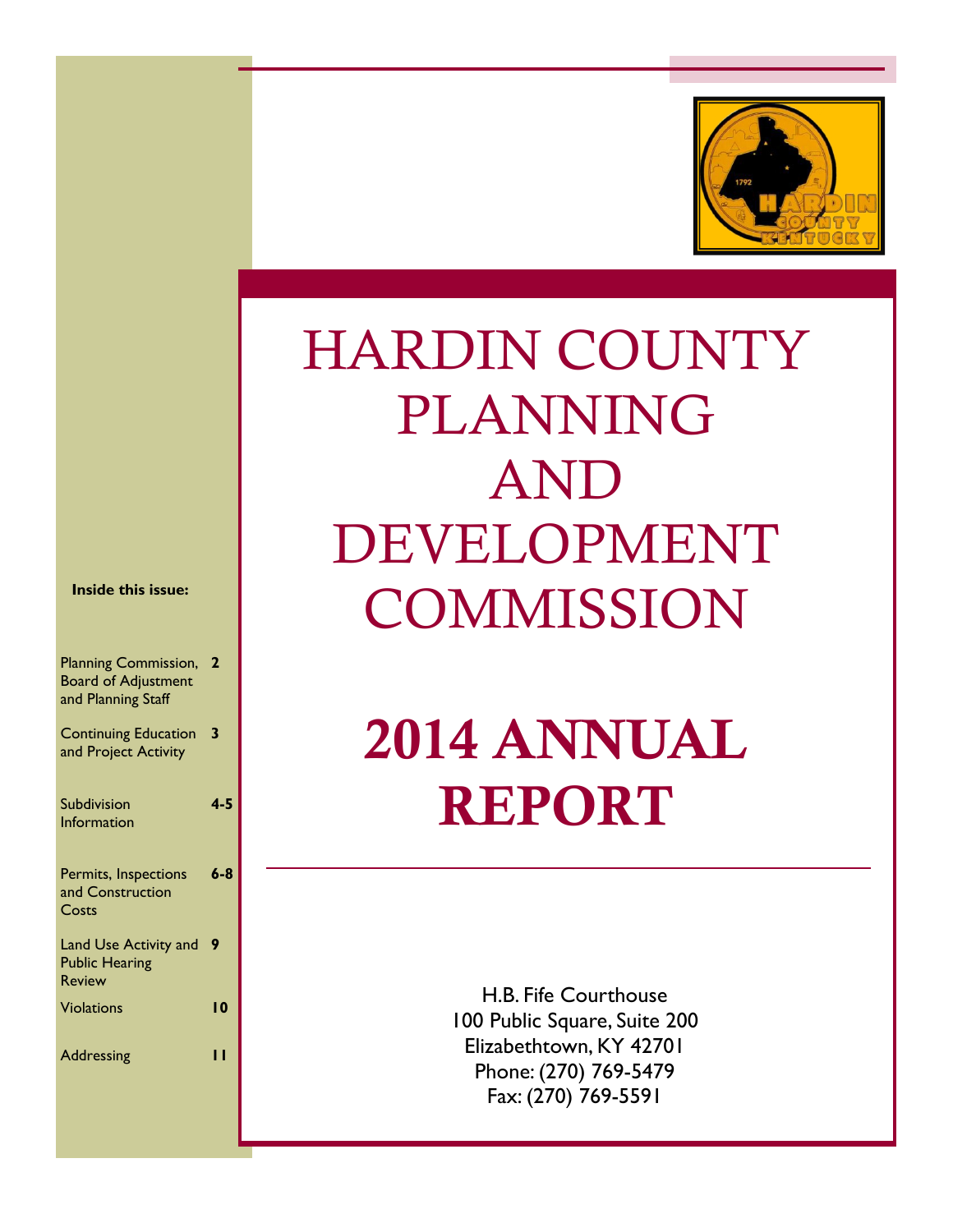### **2014 ANNUAL REPORT**

# Planning Commission Members

Mark Hinton, Chairman Greg Lowe, Vice Chairman Larry B. Jaggers, II, Secretary Steve Steck, Member Danny Percell, Sr, Member

# Board of Adjustment Members

Robert A. Krausman, Chairman Brent Goodin, Vice Chairman Steve Steck, Secretary

# Planning Commission Staff

Wesley T. Wright - Director Adam C. King, AICP—Assistant Director Susan Bowen – Administrative Assistant Melissa Wilson – Planning Assistant Madeline Hornback – KBC Coordinator David Veirs – Electrical Inspector Ed Bryan – Building Inspector Jimmy Morgan – Building Inspector, Part time Hardin County Attorney's office – Legal Counsel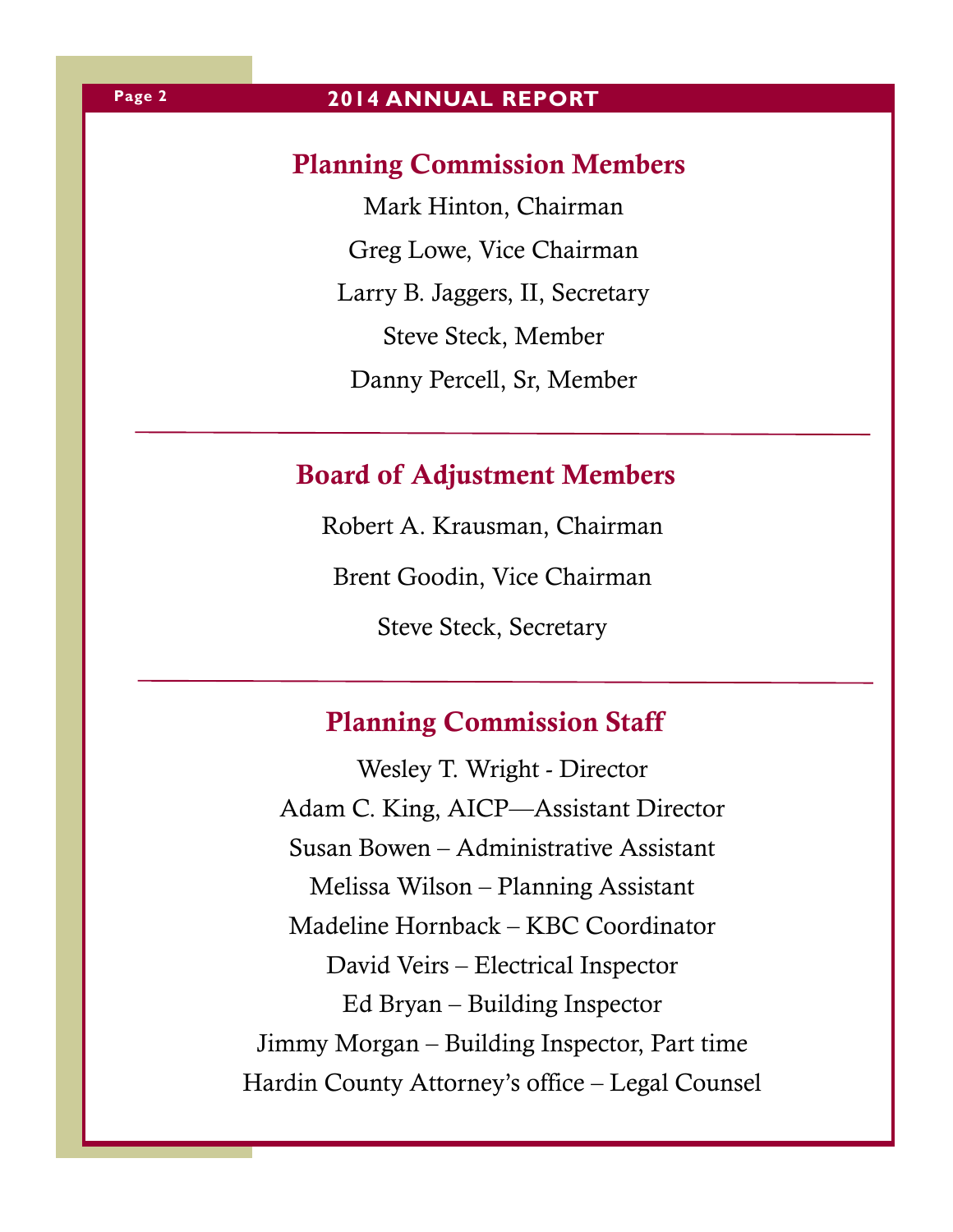## **2014 ANNUAL REPORT Page 3**



# Continuing Education Training (HB 55)

- Kentucky Chapter Spring Conference; General Butler State Park
- OKI Regional Conference; Lexington, Kentucky
- Land Use Planning , Elizabethtown, Kentucky—Lincoln Trail ADD
- Code Administrators Association of Kentucky, Spring Conference
- Code Administrators Association of Kentucky, Fall Conference

# Project Activity

- 1. GRACE FELLOWSHIP CHURCH— Staff performed a plan review and will be conducting inspections on a new 50'x80' church building on S. Wilson Road.
- 2. SECURITY SEED & CHEMICAL INC— The former Carter Lumber Building on Hodgenville Road will be remodeled and converted to warehousing
- 3. THE EXTENDED HANDS CHURCH— Staff performed a plan review and will be conducting inspections on a new 50'x80' church building on E. Rhudes Creek Road.
- 4. RED RIVER WASTE SOLUTIONS LP— An existing building (60'x100') will be remodeled for the new waste hauler for the county.
- 5. LARUE COUNTY CONSERVATION DISTRICT— Staff performed a plan review and will be conducting inspections on a 32'x68' commercial office building in Larue County, KY.
- 6. GLENDALE INDUSTRIAL PROPERTY—A series of four Sewer Lift Stations have been approved on and around the 1551-acre site in Glendale, KY.
- 7. CENTRAL KENTUCKY GUN CLUB—An indoor Gun and Archery Range has been approved south of Elizabethtown. This facility will offer range practice, classes and licensing.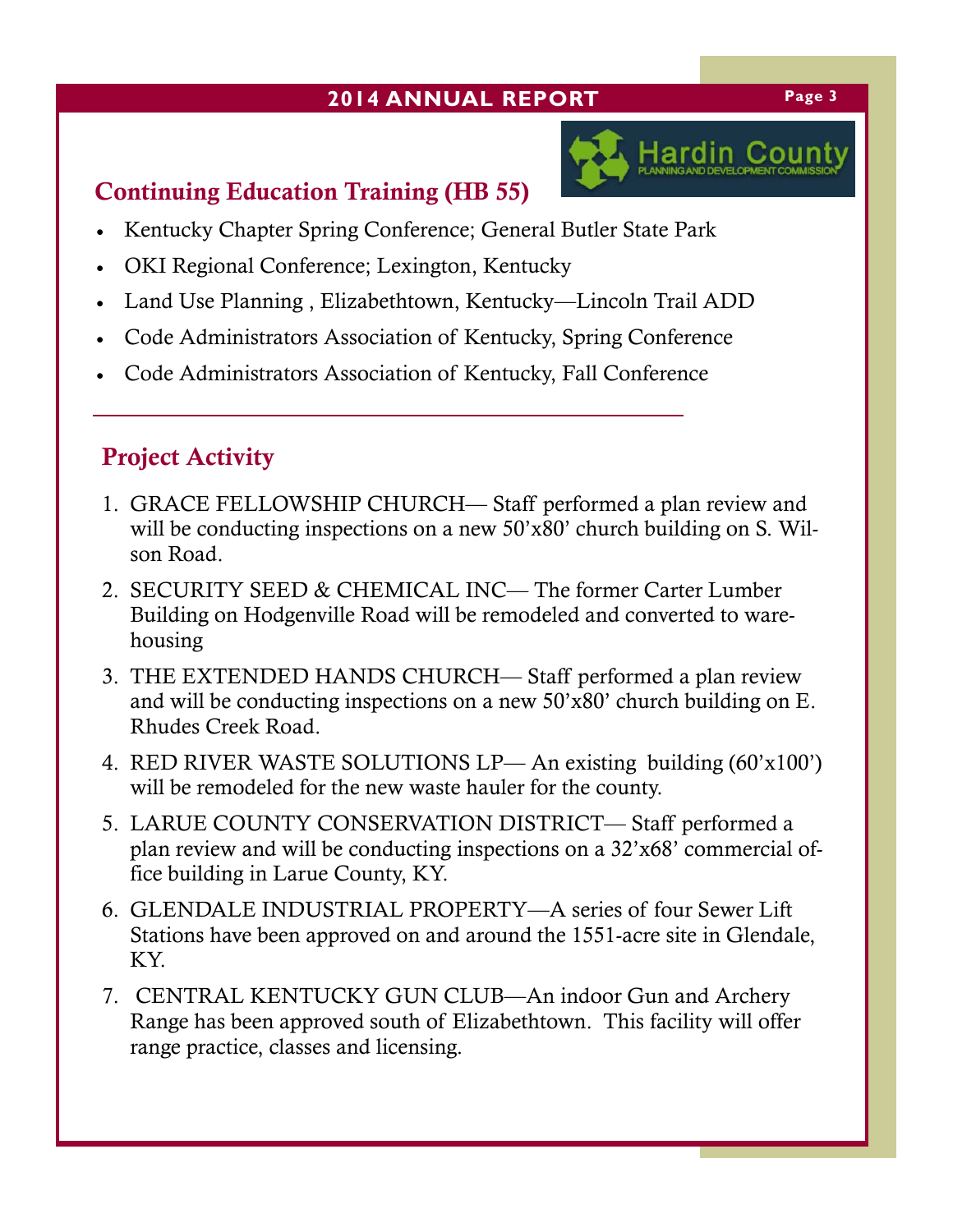

- **2014, a total of 117 lots were created for the year.**
- **2001, is the record year with 745 lots recorded.**

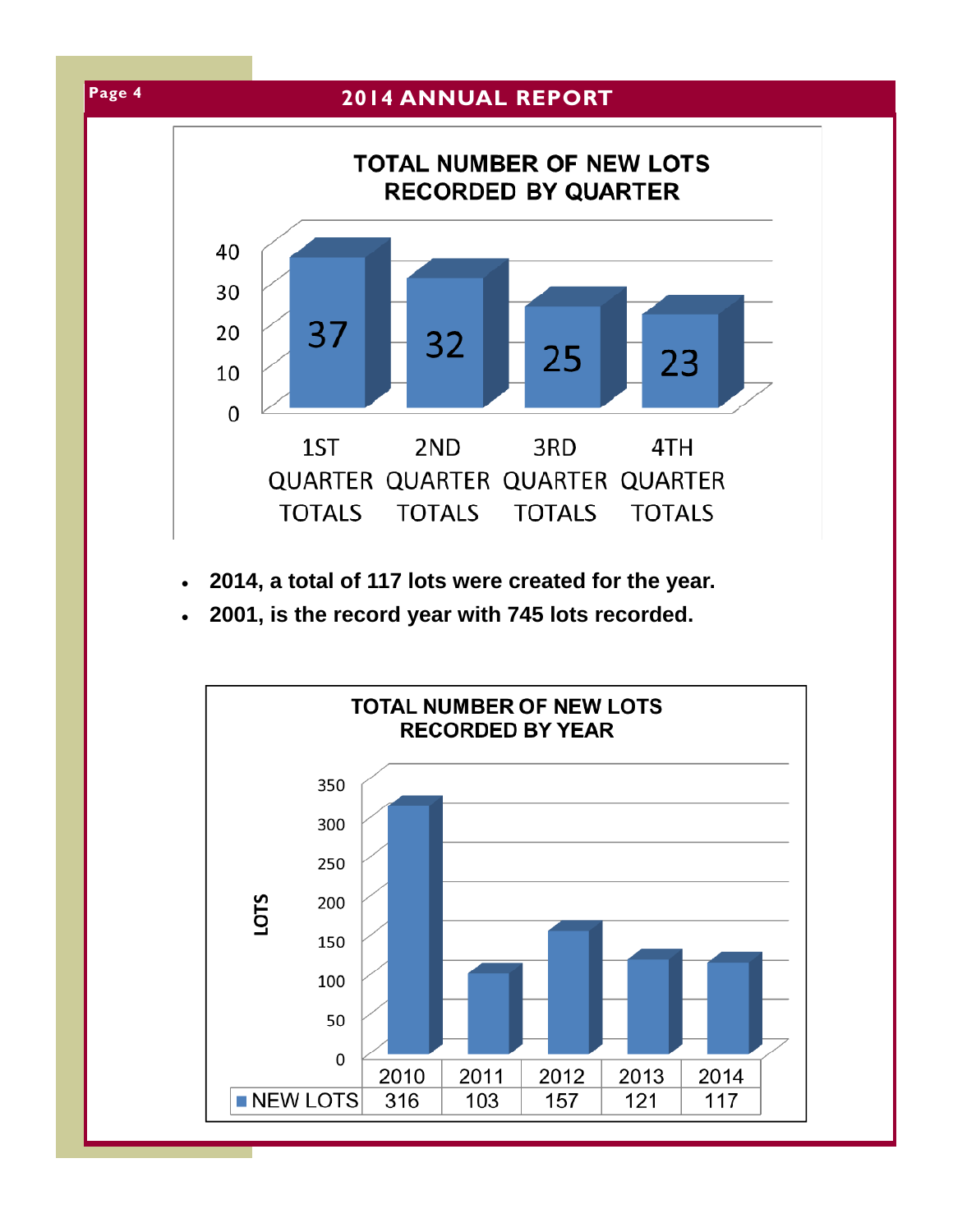

- **2014, a total of 93 plats were recorded for the year.**
- **2003, is the record year with 186 plats recorded.**

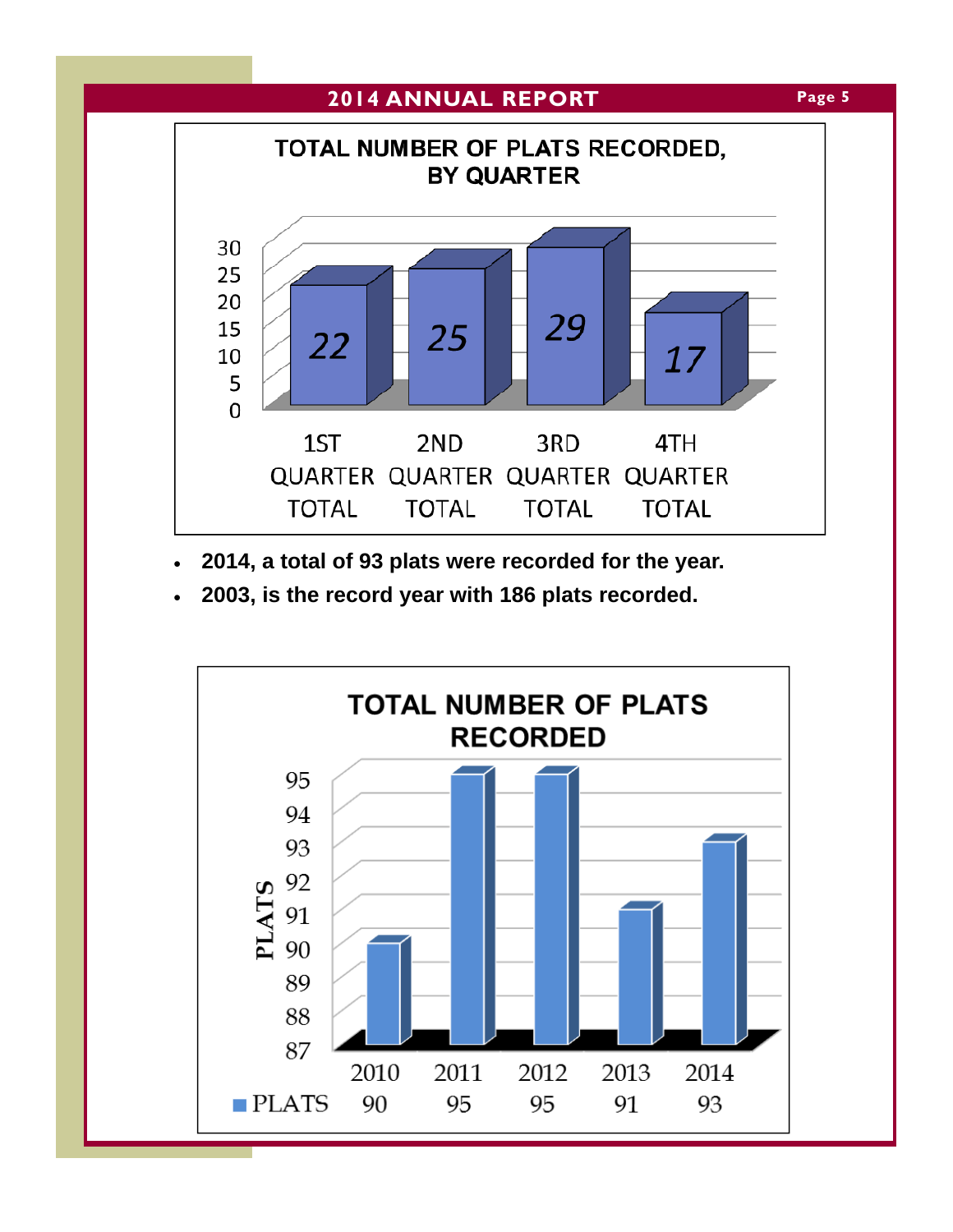

- **Single Family Dwelling Permits totaled 99 which is a 21% decrease from 2013 and the lowest total since count began in 1989.**
- **2003, is the record with 429 SFD permits for the year.**
- **The County has had an average of 149 SFD Permits per year for the past five years.**

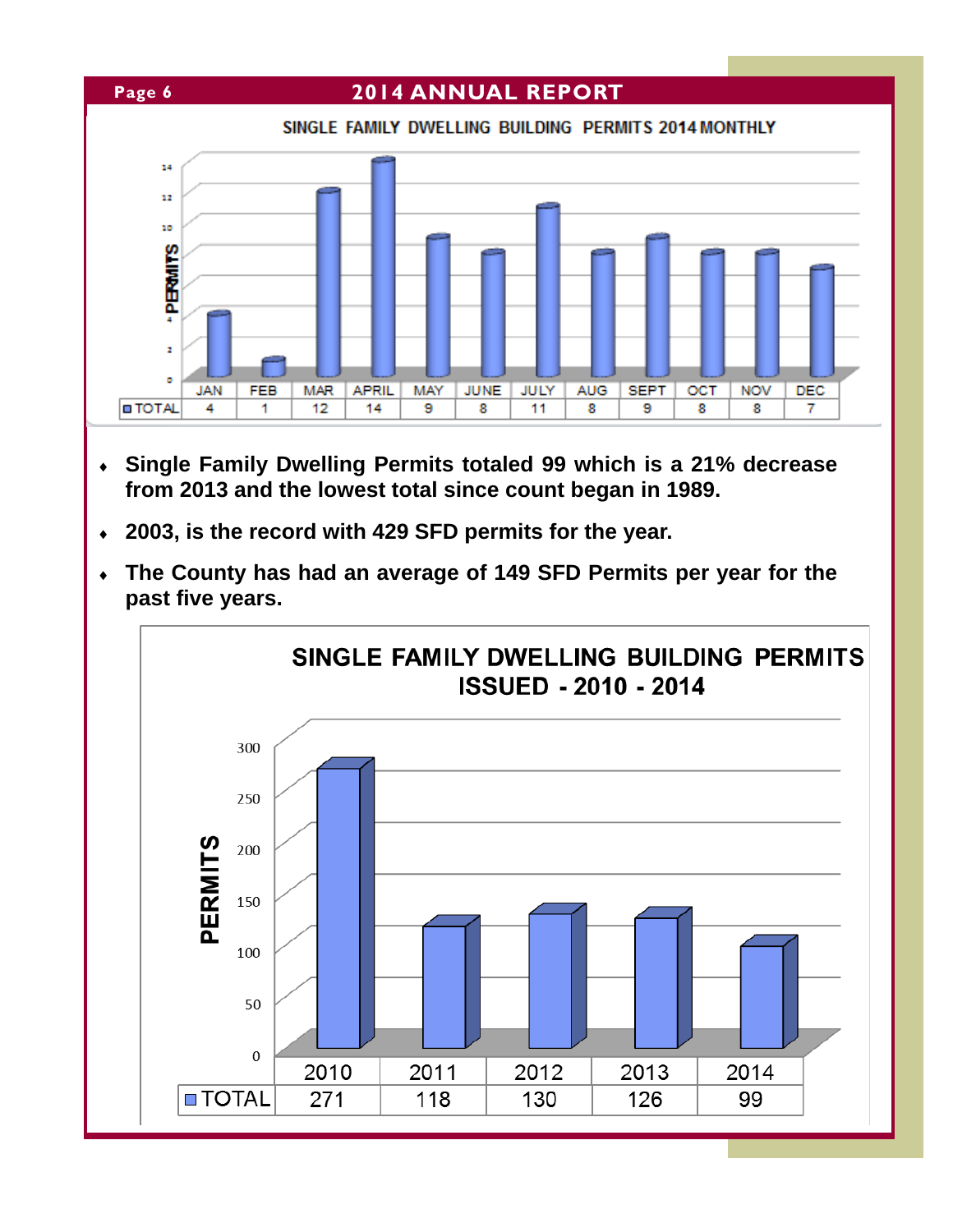### **2014 ANNUAL REPORT**



# Permit Summary Report Inspection Type

# Completed Date 01/01/2014 TO 12/31/2014

|                                        | Jan          | Feb            | Mar | Apr      | May | Jun            | Jul            | Aug            | Sep            | Oct            | Nov | Dec           | Row<br>Total |
|----------------------------------------|--------------|----------------|-----|----------|-----|----------------|----------------|----------------|----------------|----------------|-----|---------------|--------------|
| <b>FINAL</b>                           | 24           | 27             | 31  | 35       | 24  | 32             | 29             | 43             | 29             | 36             | 36  |               | 25 371       |
| <b>FOOTER</b>                          | 3            | 10             | 23  | 24       | 28  | 25             | 25             | 31             | 27             | 19             | 13  |               | 13 241       |
| <b>FRAMING</b>                         | 12           | $\overline{4}$ | 12  | 12       | 14  | 20             | 13             | 15             | 21             | 21             | 9   |               | 17 170       |
| $RE-$<br><b>INSPEC-</b><br><b>TION</b> | 3            | $\Omega$       | 3   | $\Omega$ | 3   | $\overline{0}$ | $\overline{4}$ | $\overline{4}$ | $\mathfrak{Z}$ | 3              | 2   | $\mathcal{E}$ | 28           |
| <b>STATUS</b><br><b>CHECK</b>          | $\mathbf{1}$ |                | 8   | 3        | 1   | $\mathbf{1}$   | $\mathfrak{B}$ | $\mathbf{1}$   | 3              | $\overline{4}$ | 3   | 8             | -37          |
| Totals:                                | 43           | 42             | 77  | 74       | 70  | 78             | 74             | 94             | 83             | 83             | 63  |               | 66 847       |

**Page 7**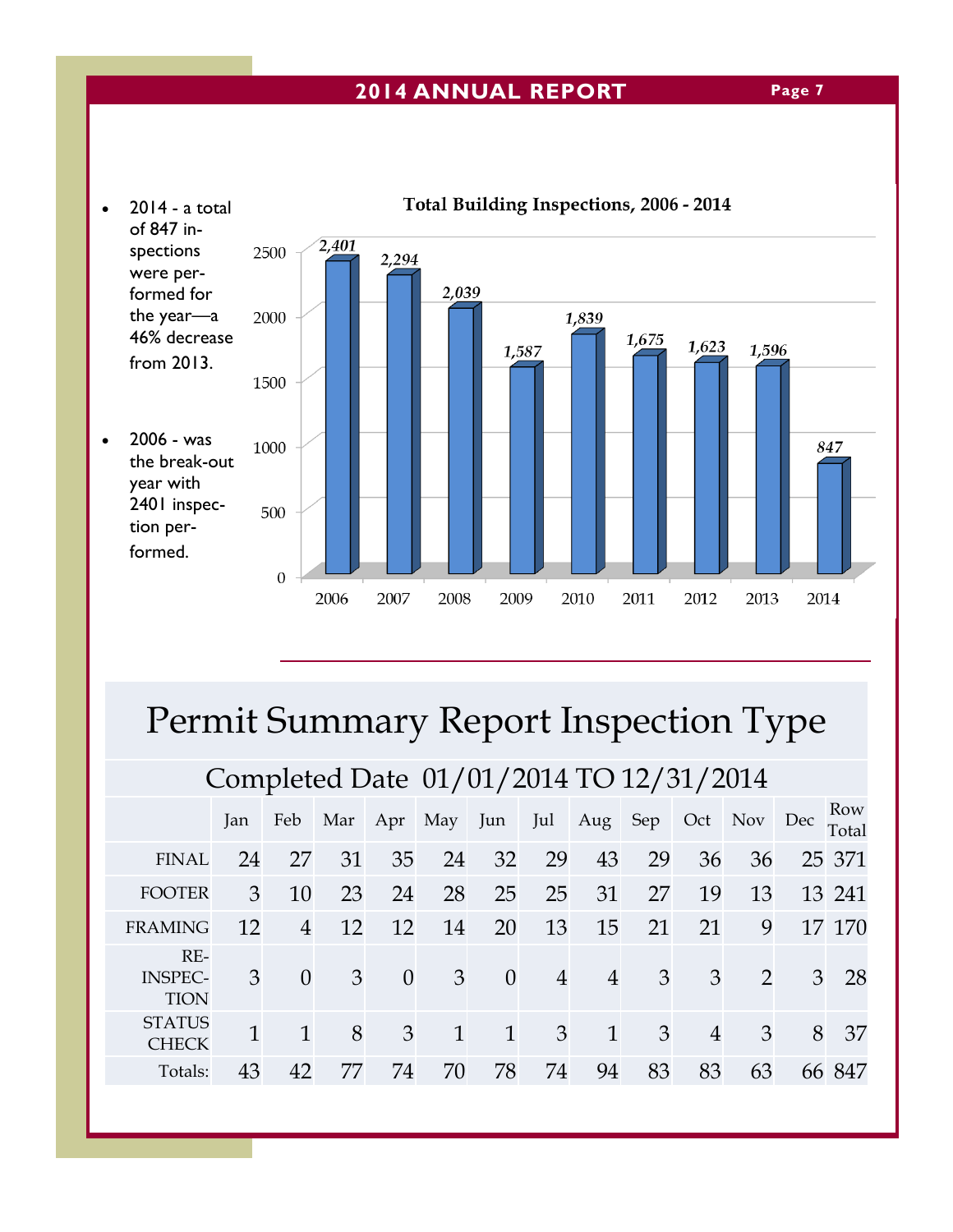

The total construction cost of all the jurisdictions showed a modest increase of 19% from the 2013 total of \$111,407,994. This increase is largely due to the record construction year within the City of Elizabethtown for Commercial Developments. Elizabethtown brought in \$40M more than their 2013 total and accounted for over 75% of the 2014 total. Hardin County, like all the other jurisdictions, had a decline in total construction cost. Hardin County saw a 23% decrease from 2013 (\$30,387,670).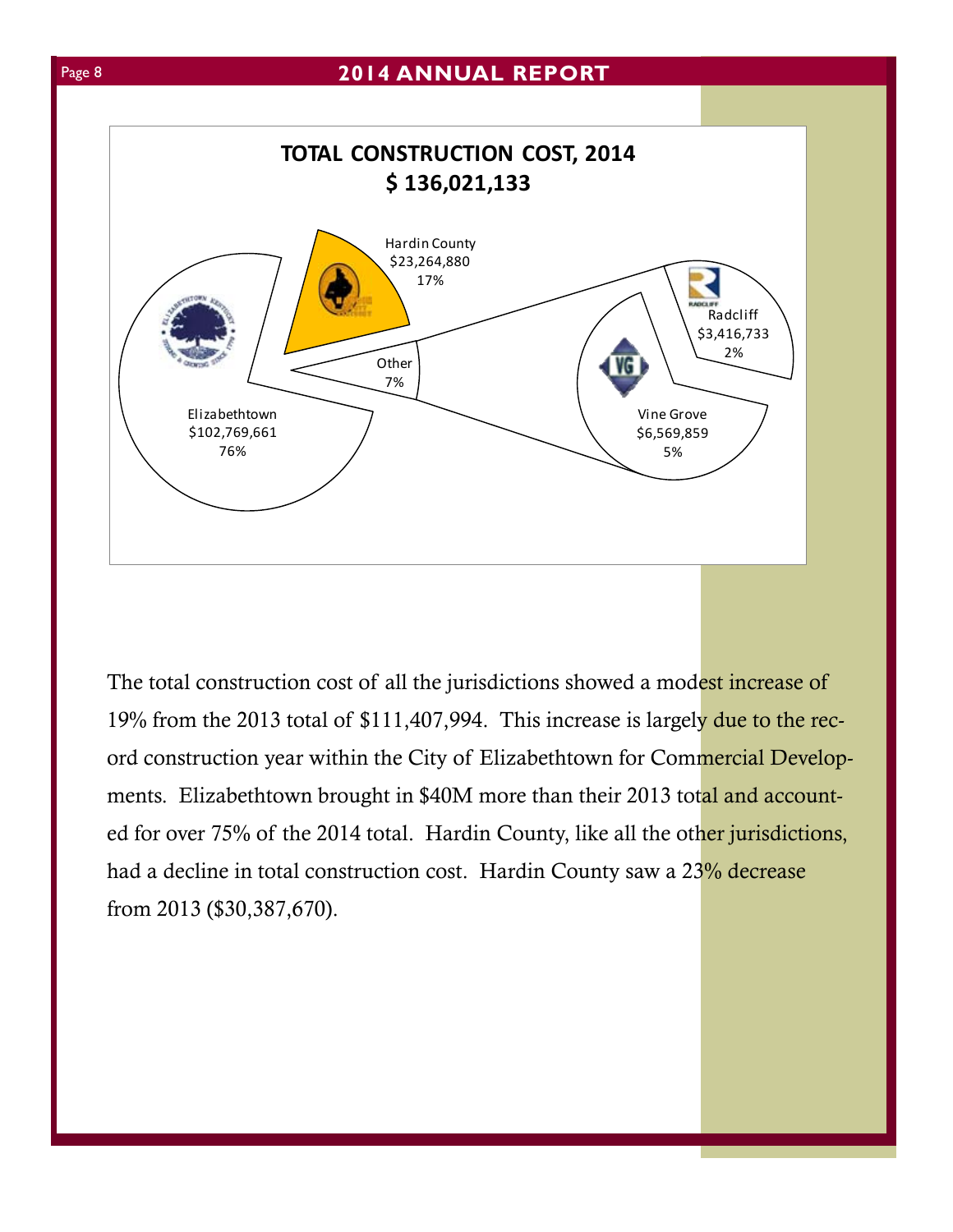The Planning and Development Commission Staff has been active in the past year with public hearings, development plans and permits. The following table illustrates the workload for 2014.

| <b>Application</b><br><b>Type</b> | No. of<br><b>Applications</b> | <b>Approved</b> | <b>Expired</b> | <b>Denied</b>  | Withdrawn      | <b>Pending</b> |
|-----------------------------------|-------------------------------|-----------------|----------------|----------------|----------------|----------------|
| <b>CONDITIONAL</b>                |                               |                 |                |                |                |                |
| USE PERMIT                        | 34                            | 23              | $\overline{0}$ | $\mathbf{1}$   | 3              | 6              |
| <b>DEVELOPMENT</b>                |                               |                 |                |                |                |                |
| <b>PLAN</b>                       | 20                            | 15              | $\mathbf{1}$   | 0              | 0              | 4              |
| <b>ZONING CHANGE</b>              |                               | 3               | $\Omega$       | $\Omega$       |                | 4              |
| <b>PUBLIC FACILITY</b>            | 1                             |                 | $\overline{0}$ | $\Omega$       |                | 0              |
| <b>ROAD CLOSING</b>               | 0                             | 0               | $\Omega$       | $\Omega$       |                | 0              |
| <b>SITE PLAN</b>                  | 18                            | 12              | $\overline{0}$ | $\Omega$       | $\overline{2}$ | 4              |
| <b>VARIANCE</b>                   | 20                            | 15              | 0              | 1              | $\overline{2}$ | $\overline{2}$ |
| <b>TOTAL</b>                      | 100                           | 69              | 1              | $\overline{2}$ |                | 20             |

- A total of 8 applications were considered by the Planning Commission during 2014; consisting of zoning changes, public facility reviews and road closings.
- The 7 Zoning Changes included 1 zone change to Commercial, 3 zone changes to Industrial, 1 zone change to Residential, 1 zone change to Agricultural ; and 1 text amendment to update and revise portions of the 2008 Comprehensive Plan.
- The Commission Staff reviews all Development Plans and Site Plans. A total of 20 Development Plans for Commercial and Industrial projects were reviewed along with 18 Site Plans for Residential related projects.
- A total of 54 applications were considered by the Board of Adjustment during 2014 for Conditional Use Permits and Variances.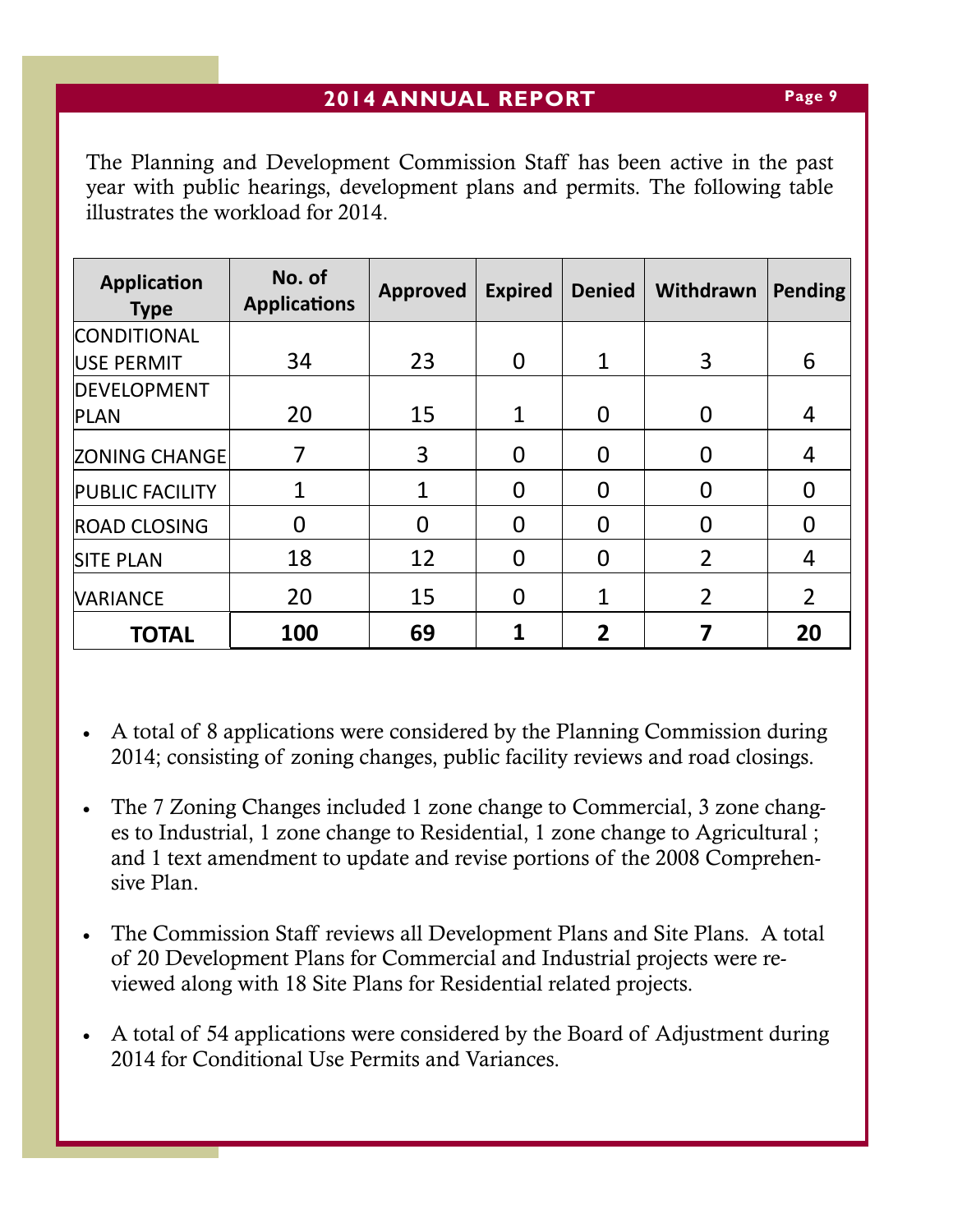# VIOLATIONS REPORT 2014

If a violation of the county ordinance occurs, or is alleged to have occurred, any person may file a written complaint or otherwise make a report to the Planning Commission. Such a complaint, stating the causes and basis thereof, can be filed anonymously with the Planning Staff. Reports of violations are coordinated with the Hardin County Code Enforcement Officer and the Hardin County Property Maintenance Code.

A violation notice will be issued to the property owner after a staff member has investigated the complaint. The DEVELOPMENT GUIDANCE SYSTEM, ZONING ORDINANCE, 2009 enables the Commission to regulate and provide relief towards a number of items such as wrecked and/or inoperative vehicles, multiple dwellings, and commercial activity in a residential zone.

A notice of violation typically establishes a time period for the property to come into compliance.

Should the property owner fail to correct said violation the Commission then forwards the violation on to the Office of the Hardin County Attorney's for resolution.

In 2014, a total of sixteen (16) violations were investigated. Of those sixteen, the staff worked to achieve compliance in all sixteen (16) of the investigations with one (1) resulting in applications before the Board of Adjustment and/or Planning Commission



| <b>VIOLATION TYPE</b>                             | # OF INVESTIGATIONS |
|---------------------------------------------------|---------------------|
| <b>Commercial Activity (Residential Property)</b> | 2                   |
| <b>Inoperable Vehicles</b>                        | 6                   |
| <b>Expiring Conditional Use Permits</b>           | 3                   |
| <b>RV's used as Dwellings</b>                     | 1                   |
| <b>Multiple Dwellings</b>                         | 1                   |
| <b>Construction Activities without a Permit</b>   | 3                   |
| <b>TOTAL</b>                                      | 16                  |